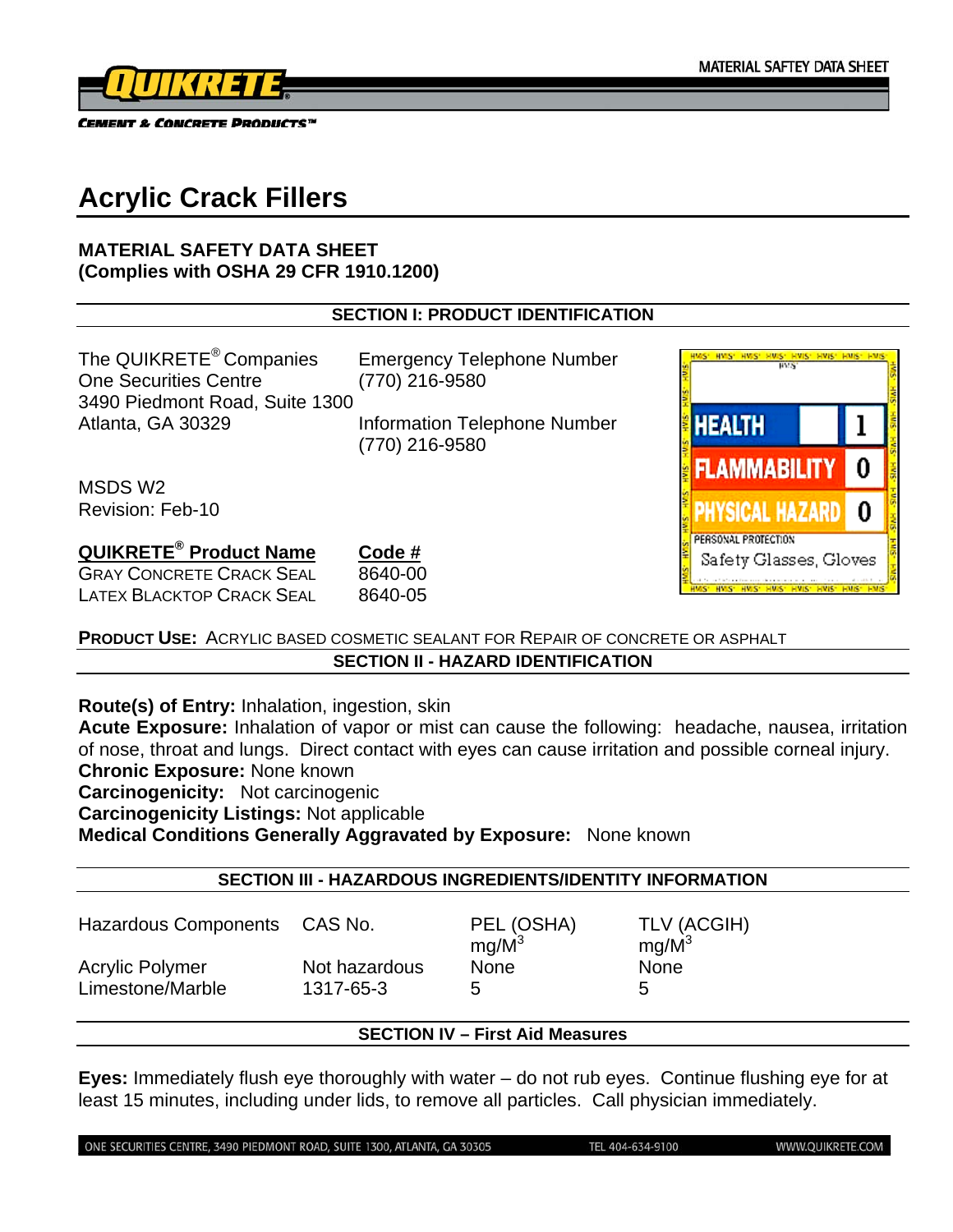

#### CEMENT & CONCRETE PRODUCTS™

**Skin:** Wash skin with cool water and pH-neutral soap or a mild detergent. Seek medical treatment if irritation or inflammation develops or persists.

**Inhalation:** Remove person to fresh air. If coughing and other symptoms develop, seek medical attention.

**Ingestion:** If swallowed, give two glasses of water; If large amounts are ingested, induce vomiting. Never give anything by mouth to an unconscious person. Get medical attention.

#### **SECTION V - FIRE AND EXPLOSION HAZARD DATA**

**Flammability:** Noncombustible and not explosive.

**Auto-ignition Temperature:** Not Applicable

Flash Points: Product may contain less than 1% of a solvent with a Flash Point of 120°C (248°F) Unusual Hazards: This water-based dispersion can splatter at temperatures above 100°C (212°F). Polymer film can burn once the water has evaporated.

#### **SECTION VI – ACCIDENTAL RELEASE MEASURES**

Contain spills immediately with inert materials (eg. Sand, earth). Scrape up and allow to harden before disposal. Use detergent and water to remove the remaining residue.

#### **SECTION VII - PRECAUTIONS FOR SAFE HANDLING AND STORAGE**

Keep from freezing; material may coagulate. The minimum recommended storage temperature for this material is  $1^{\circ}C$  (34°F). The maximum recommended storage temperature for this material is  $38^{\circ}$ C (100 $^{\circ}$ F).

#### **SECTION VIII – EXPOSURE CONTROL MEASURES**

**Engineering Controls:** Not applicable

**Personal Protection:** The use of neoprene gloves is recommended.

**Exposure Limits:** Consult local authorities for acceptable exposure limits

#### **SECTION IX - PHYSICAL/CHEMICAL CHARACTERISTICS**

**Appearance:** White or tinted viscous liquid. **Boiling Point:**  $C(212^{\circ}F)$ **Solubility in Water:** Dilutable **Odor:** slight ether and ammonia odor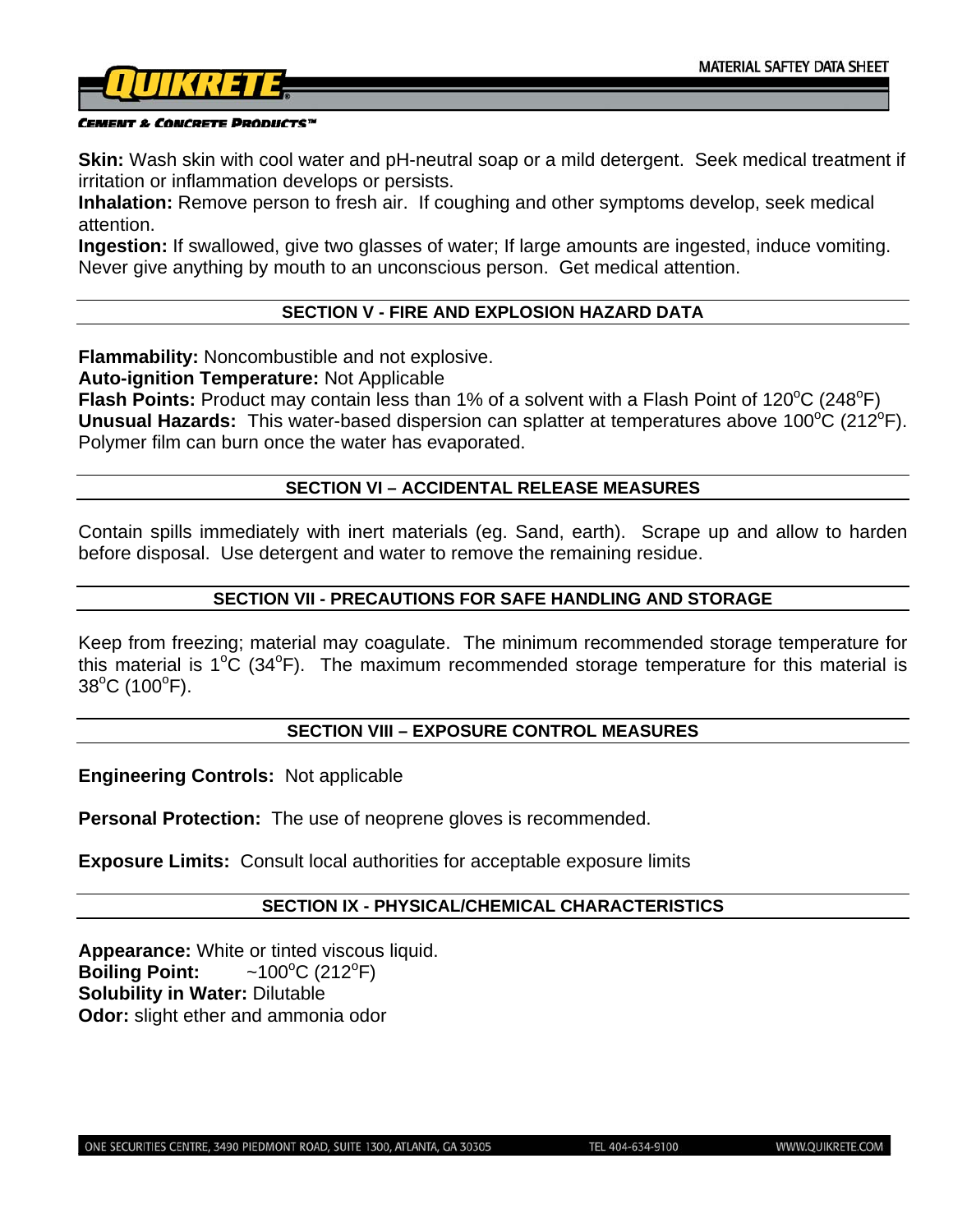

**CEMENT & CONCRETE PRODUCTS"** 

### **SECTION X - REACTIVITY DATA**

Stability: This material is considered stable. Avoid temperatures above 177°C (350°F), the onset of polymeric decomposition. Thermal decomposition is dependent on time and temperature. **Incompatibility (Materials to Avoid):** Avoid contact with strong oxidizing agents or strong alkalis. **Hazardous Decomposition or By-products:** Thermal decomposition may yield acrylic monomers **Hazardous Polymerization:** Will Not Occur.

Condition to Avoid: Maintain storage temperature between 1<sup>o</sup>C (34<sup>o</sup>F) and 38<sup>o</sup>C (100<sup>o</sup>F) to retain product utility.

#### **SECTION XI – TOXICOLOGICAL INFORMATION**

**Routes of Entry:** Inhalation, Ingestion **Toxicity to Animals:**  LD50: Not Available LC50: Not Available **Chronic Effects on Humans:** Not Available **Special Remarks on Toxicity:** Not Available

#### **SECTION XII – ECOLOGICAL INFORMATION**

**Ecotoxicity:** Not Available **BOD5 and COD:** Not Available **Products of Biodegradation:** Not available **Toxicity of the Products of Biodegradation:** Not available **Special Remarks on the Products of Biodegradation:** Not available

#### **SECTION XIII – DISPOSAL CONSIDERATIONS**

**Waste Disposal Method:** The packaging and material may be land filled once hardened. This product is not classified as a hazardous waste under the authority of the RCRA (40CFR 261) or CERCLA (40CFR 117&302).

#### **SECTION XIV – TRANSPORT INFORMATION**

**DOT/UN Shipping Name:** Non-regulated **DOT Hazard Class:** Non-regulated **Shipping Name:** Non-regulated Non-Hazardous under U.S. DOT and TDG Regulations

#### **SECTION XV – OTHER REGULATORY INFORMATION**

**US OSHA 29CFR 1910.1200:** Considered hazardous under this regulation and should be included in the employers hazard communication program

ONE SECURITIES CENTRE, 3490 PIEDMONT ROAD, SUITE 1300, ATLANTA, GA 30305

TEL 404-634-9100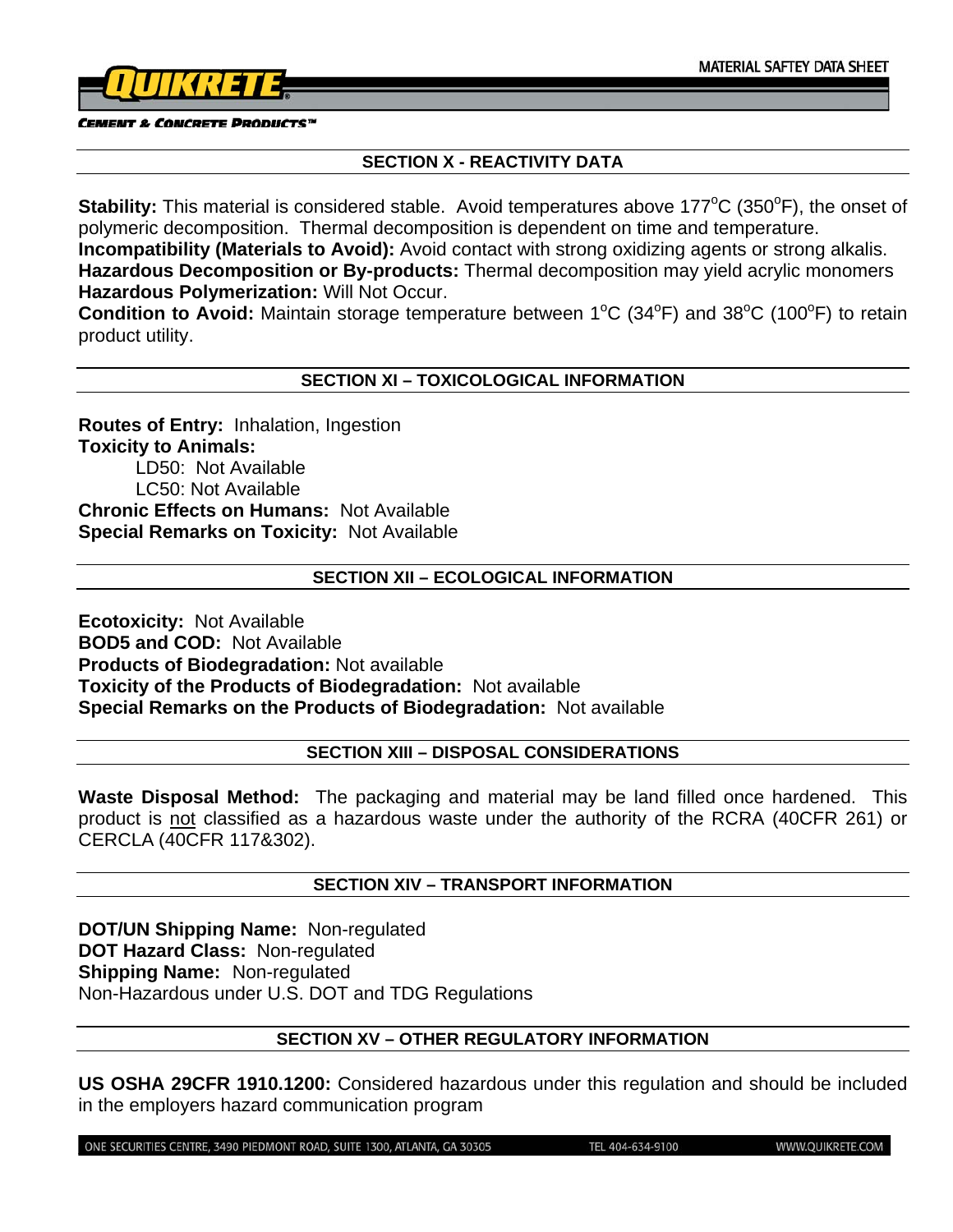

#### CEMENT & CONCRETE PRODUCTS™

**SARA (Title III) Sections 311 & 312:** Qualifies as a hazardous substance with delayed health effects

**SARA (Title III) Section 313:** Not subject to reporting requirements

**TSCA (May 1997):** All components are on the TSCA inventory list

**Federal Hazardous Substances Act**: Is a hazardous substance subject to statues promulgated under the subject act

**Canadian Environmental Protection Act:** Not listed

**Canadian WHMIS:** Considered to be a hazardous material under the Hazardous Products Act as defined by the Controlled Products Regulations and subject to the requirements of Health Canada's Workplace Hazardous Material Information (WHMIS). This product has been classified according to the hazard criteria of the Controlled Products Regulation (CPR). This document complies with the WHMIS requirements of the Hazardous Products Act (HPA) and the CPR.

| <b>SECTION XVI - OTHER INFORMATION</b> |                           |                                                                            |  |
|----------------------------------------|---------------------------|----------------------------------------------------------------------------|--|
| $HMIS-III:$                            |                           | Health $-$ 0 = No significant health risk                                  |  |
|                                        |                           | $1 =$ Irritation or minor reversible injury possible                       |  |
|                                        |                           | $2 =$ Temporary or minor injury possible                                   |  |
|                                        |                           | 3 = Major injury possible unless prompt action is taken                    |  |
|                                        |                           | 4 = Life threatening, major or permanent damage possible                   |  |
|                                        | Flammability-             | $0 =$ Material will not burn                                               |  |
|                                        |                           | 1 = Material must be preheated before ignition will occur                  |  |
|                                        |                           | $2$ = Material must be exposed to high temperatures before ignition        |  |
|                                        |                           | 3 = Material capable of ignition under normal temperatures                 |  |
|                                        |                           | 4 = Flammable gases or very volatile liquids; may ignite spontaneously     |  |
|                                        | <b>Physical Hazard-</b>   | $0 =$ Material is normally stable, even under fire conditions              |  |
|                                        |                           | 1 = Material normally stable but may become unstable at high temps         |  |
|                                        |                           | $2$ = Materials that are unstable and may undergo react at room temp       |  |
|                                        |                           | $3$ = Materials that may form explosive mixtures with water                |  |
|                                        |                           | $4$ = Materials that are readily capable of explosive water reaction       |  |
| <b>Abbreviations:</b>                  |                           |                                                                            |  |
|                                        | <b>ACGIH</b>              | American Conference of Government Industrial Hygienists                    |  |
|                                        | <b>CAS</b>                | <b>Chemical Abstract Service</b>                                           |  |
|                                        | <b>CERCLA</b>             | Comprehensive Environmental Response, Compensation & Liability Act         |  |
|                                        | <b>CFR</b>                | <b>Code of Federal Regulations</b>                                         |  |
|                                        | <b>CPR</b>                | <b>Controlled Products Regulations (Canada)</b>                            |  |
|                                        | <b>DOT</b><br><b>IARC</b> | Department of Transportation                                               |  |
|                                        | <b>MSHA</b>               | International Agency for Research<br>Mine Safety and Health Administration |  |
|                                        | <b>NIOSH</b>              | National Institute for Occupational Safety and Health                      |  |
|                                        | <b>NTP</b>                | <b>National Toxicity Program</b>                                           |  |
|                                        | <b>OSHA</b>               | Occupational Safety and Health Administration                              |  |
|                                        | <b>PEL</b>                | Permissible Exposure Limit                                                 |  |
|                                        | <b>RCRA</b>               | <b>Resource Conservation and Recovery Act</b>                              |  |
|                                        | <b>SARA</b>               | Superfund Amendments and Reauthorization Act                               |  |
|                                        |                           |                                                                            |  |